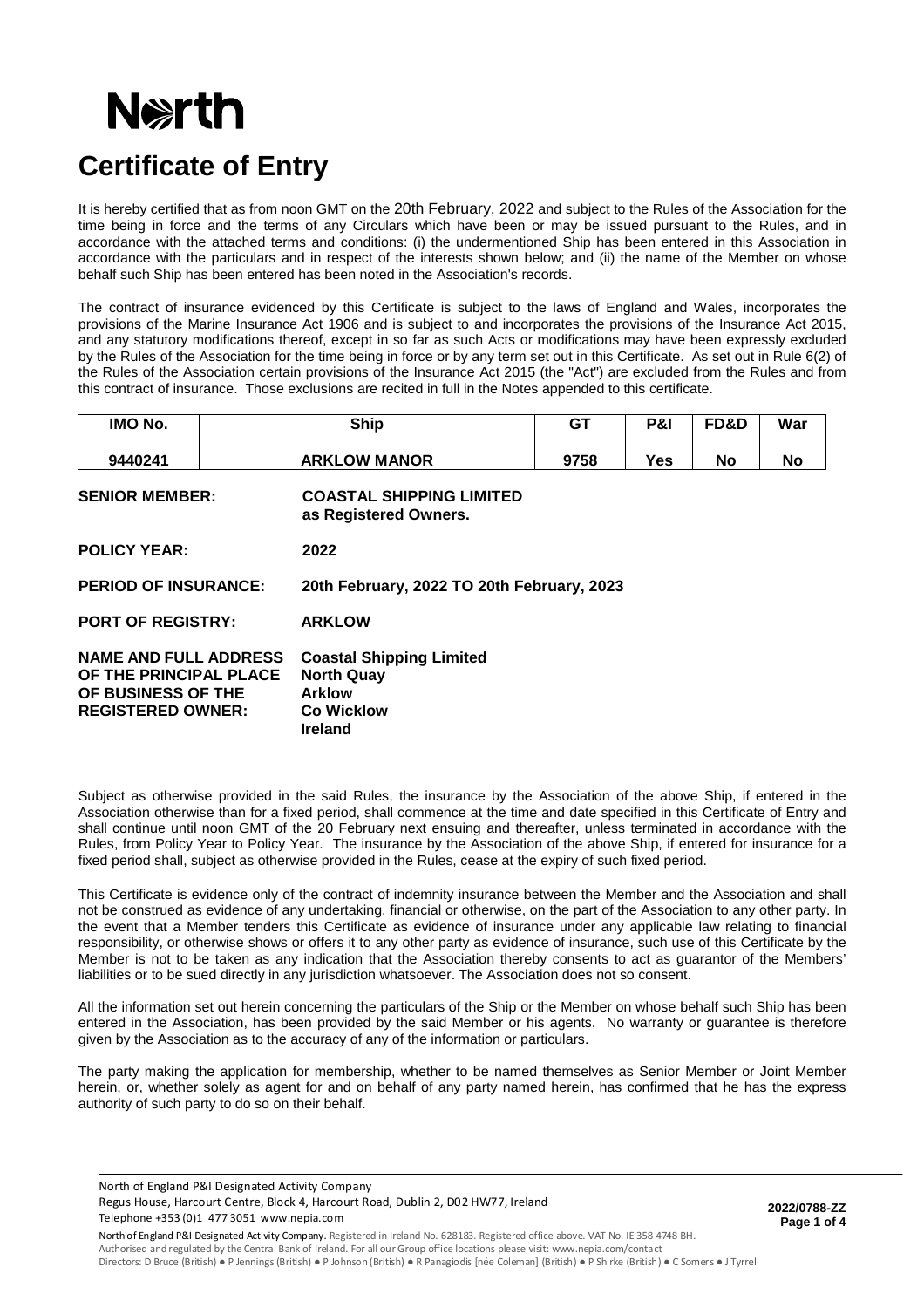### **CLASS 1 PROTECTING AND INDEMNITY**

JOINT MEMBERS Per Rule 9(1) Arklow Shipping ULC as Managers.

CO-ASSUREDS Per Rule 9(2) Refer to Co-Assured(s) Clause

GENERAL TERMS & **CONDITIONS** In accordance with the P&I Class Rules of the Association for the time being in force and the following clauses:

#### FLEET ENTRY **ARKLOW SHIPPING ULC**

The ship is entered as part of the above mentioned fleet in accordance with Protecting & Indemnity Class Rule 10.

MORTGAGEES It is hereby noted that the Managers have agreed to apply the provisions of Rule 18 (Mortgagees) to the entry of ARKLOW MANOR and that the following are interested as mortgagees:

ING Bank N.V.

#### DEDUCTIBLES

Cargo claims - Euro 20,000 - each cargo voyage.

Cadet Claims - Euro 4,000 - each accident or occurrence.

Crew & Supernumararies injury / illness / death - Euro 6,000 - each accident or occurrence.

Pursuant to Rule 21(2), all external fees, costs and expenses are subject to a deductible of 25% per claim/incident, minimum Euro 850 and maximum Euro 8,500 regardless of whether or not the claim/incident exceeds the applicable claims deductible.

#### ADDITIONAL **OIL POLLUTION - LIMITATION OF COVER CLAUSE**

TERMS

The liability of the Association for claims in respect of oil pollution is limited to US\$1,000,000,000 for each Owner's Entry arising out of any one event and as provided for in Rule 22(3). Subject otherwise to the Rules and the terms of this certificate of entry.

#### **LIMITATION OF LIABILITY**

If this Certificate of Entry contains any Additional Term which limits the amount of the Association's liability for claims to an amount less than set out in the Rules, that lesser limit applies to all claims arising out of any one event, including claims under Rule 24(2).

## **COLLISIONS AND DAMAGE TO FIXED AND FLOATING OBJECTS**

EXCLUDING: claims arising under Rule 19 (10) and (12) of the Protecting and Indemnity Class, to the extent such risks are covered by vessel's Hull and Machinery policies which include cover for four-fourths R.D.C. and damage to fixed and floating objects.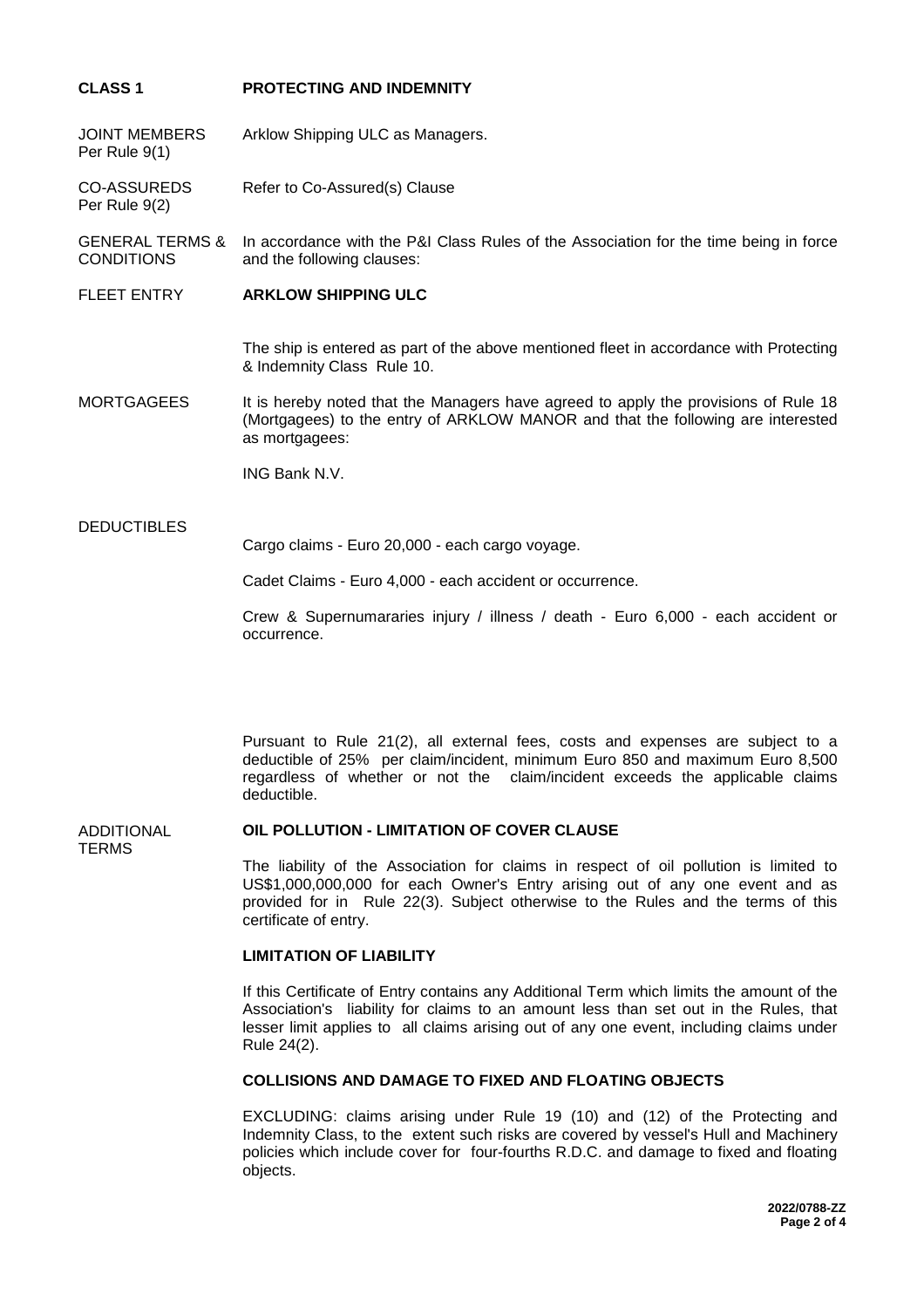### **ADDITIONAL ASSUREDS CLAUSE**

Newstar Shipping Ltd as Crew Agents. Chiltern Maritime as Crew Agents. Safe Ships Training Group as Crew Agents. Arklow Shipping (Overseas) Ltd as Crew Agents. Gretimybe (Lithuania) as Crew Agents. Nordvegr (Russia) as Crew Agents. Arklow Shipping Nederland BV as Crew Agents. Skyline Shipping Ltd as Crew Agents. Clyde Marine Training Ltd as Crew Agents. Morska Agencja Gdynia Ltd as Crew Agents. National Maritime College of Ireland as Crew Agents. PSIL (Guernsey) PCC Ltd. Cell Newstar as Crew Agents. PSIL (Guernsey) PCC Ltd. Cell Skyline as Crew Agents. Sealanes Marine Services, Inc as Crew Agents.

Sokur Ltd.

Delta Marine Crewing B.V.

Altas Services Group Merchant B.V.

Sharp Crewing Services Pte Ltd as Crew Agents.

C.F. Sharp Crew Management, Inc as Crew Agents.

is/are Co-Assured(s) for the purpose of P&I Class Rule 9(2).

#### **LOSS PAYABLE CLAUSE**

Payment of any recovery the Member is entitled to make out of the funds of the Association in respect of any liability, costs or expenses incurred by him shall be made to the Member or to his order unless and until the Association receives notice from ING Bank NV, that the Owner is in default under the mortgage in which event all recoveries shall thereafter be paid to ING Bank NV, or their order; Provided always that no liability whatsoever shall attach to the Association, its Managers or their agents for failure to comply with the latter obligation until after the expiry of two clear business days from the receipt of such notice.

\*\*\* END \*\*\*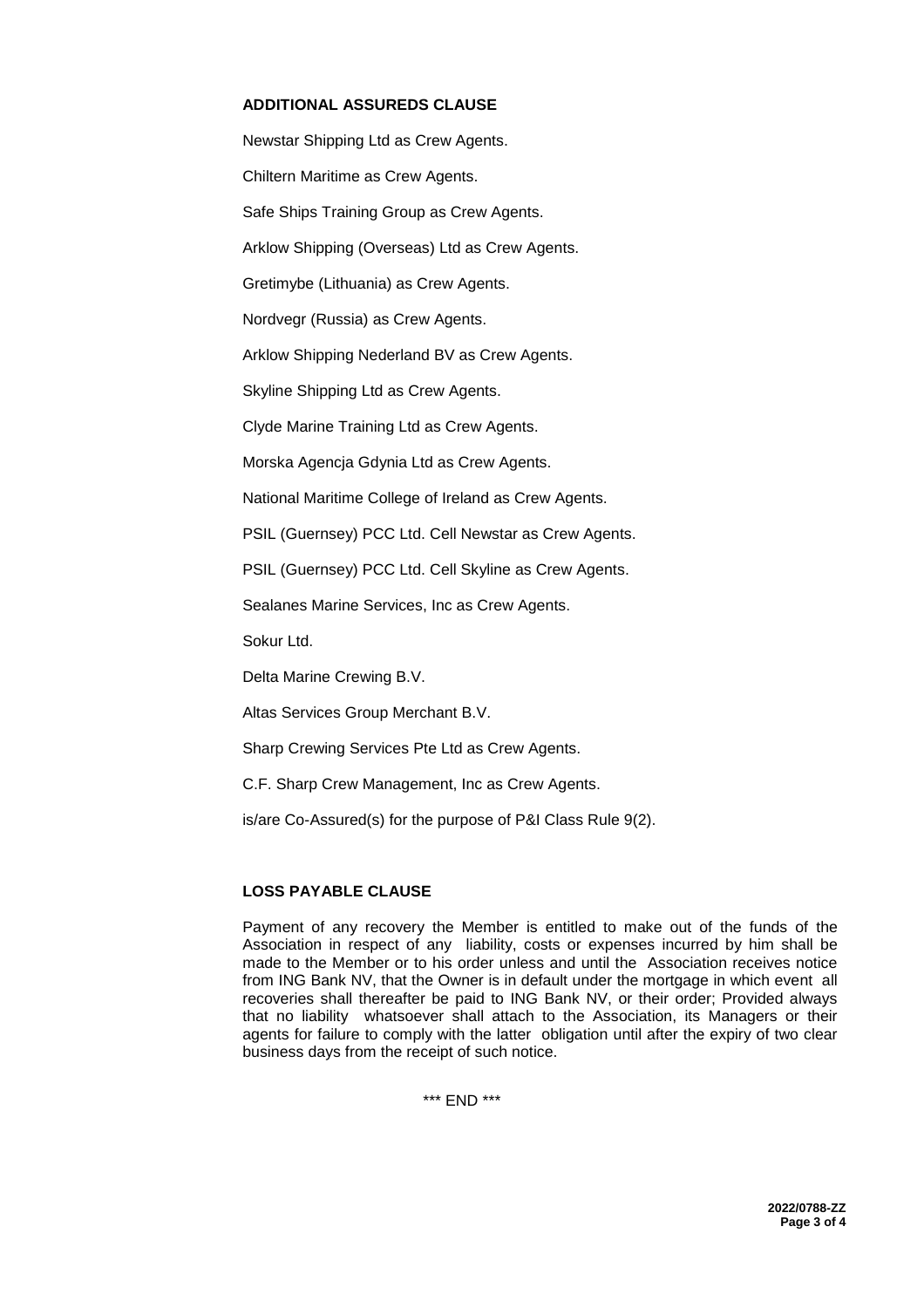#### **NOTES**

- 1. **IMPORTANT NOTICE:** Insurance Acts. All contracts of insurance made by the Association are expressly subject to the laws of England and Wales, incorporate the provisions of the Marine Insurance Act 1906 and are subject to and incorporate the provisions of the Insurance Act 2015, and any statutory modifications thereof, except in so far as such Acts or modifications may have been expressly excluded by the Rules of the Association for the time being in force or by any term of any such contract. As set out in Rule 6(2) of the Rules of the Association, the following provisions of the Insurance Act 2015 (the "Act") are excluded from the Rules and any such contract of insurance, as follows:
	- (a) Section 8 of the Act is excluded. As a result any breach of the duty of fair presentation shall entitle the Association to avoid the policy, regardless of whether the breach of the duty of fair presentation is innocent, deliberate or reckless.
	- (b) Section 10 of the Act is excluded. As a result all warranties in the Rules or any contract of insurance must be strictly complied with and if the Member or any Insured Party fails to comply with any warranty the Association shall be discharged from liability from the date of the breach, regardless of whether the breach is subsequently remedied.
	- (c) Section 11 of the Act is excluded. As a result the Rules and all terms of the contract of insurance between the Association and the Member and any Insured Party, including terms which tend to reduce the risk of loss of a particular kind, loss at a particular location and/or loss at a particular time, must be strictly complied with and if the Member or any Insured Party fails to comply with any such term, the Association's liability may be excluded, limited or discharged in accordance with the Rules notwithstanding that the breach could not have increased the risk of the loss which actually occurred in the circumstances in which it occurred.
	- (d) Section 13 of the Act is excluded. As a result the Association shall be entitled to exercise its right to terminate the contract of insurance in respect of the Member and all Insured Parties in the event that a fraudulent claim is submitted by or on behalf of the Member and/or any Insured Party and/or any affiliated or associated company of the Member.
	- (e) Section 13A of the Act is excluded. As a result the Rules and the insurance contract between the Association and the Member and any Insured Party shall not be subject to nor shall the Association or the Managers be in breach of any implied term that they will pay any sums due in respect of a claim within a reasonable time save where the breach is deliberate or reckless and Section 13A of the Act is excluded to this extent.
	- (f) Section 14 of the Act is excluded. As a result, the contract of insurance between the Association, the Member and any Insured Party shall be deemed to be a contract of the utmost good faith, and any breach of the duty of the utmost good faith shall entitle the Association to avoid the contract of insurance.
- 2. All Members (both Senior and Joint) are jointly and severally liable to pay amounts due to the Association in respect of this Entry. Members are referred generally to the provisions of the Rules (Rules 12 to 17 of the P&I and FD&D Classes, Rules 23 to 30 of the War Risks Class) with regard to the rights and obligations of all Members to contribute by way of Calls or Contributions to the funds of the Association.
- 3. Pursuant to the Rules (Rule 9, proviso (G) of the P&I and FD&D Classes, Rule 10 of the War Risks Class), disputes between Insured Parties are excluded from cover.
- 4. Pursuant to Rule 10 of the P&I and FD&D Classes, where one or more Ships have been entered as a Fleet Entry then the debts of any one Member or Joint Member in respect of any such Entered Ship shall be treated as the debt of all the other Members and Joint Members whose Ships are or were entered at any time as part of the same Fleet Entry and the Association shall be entitled to act as if all the Ships forming the Fleet Entry were entered by the same Member.
- 5. The Association can accept an application from a Member for another person to be a Co-Assured, but the cover provided by the Association to the Co-Assured is limited in accordance with Rule 9(2)(c) of the P&I or FD&D Class as appropriate, to what is commonly known as "mis-directed arrow" cover.
- 6. Members are referred generally to the provisions of Rule 9 of the P&I or FD&D Class as appropriate with regard to the rights and obligations relating to Joint Members, Co-Assureds and Affiliated and Associated Persons, or Rule 10 relating to Joint Insured Owners in the case of the War Risks Class. Members are however also advised to read all of the Rules of the Association (P&I, FD&D or War Risks Class as appropriate), copies of which are available on request at the above address.

This Certificate has been issued for and on behalf of: NORTH OF ENGLAND P&I DESIGNATED ACTIVITY COMPANY

DBNce

01/02/2022